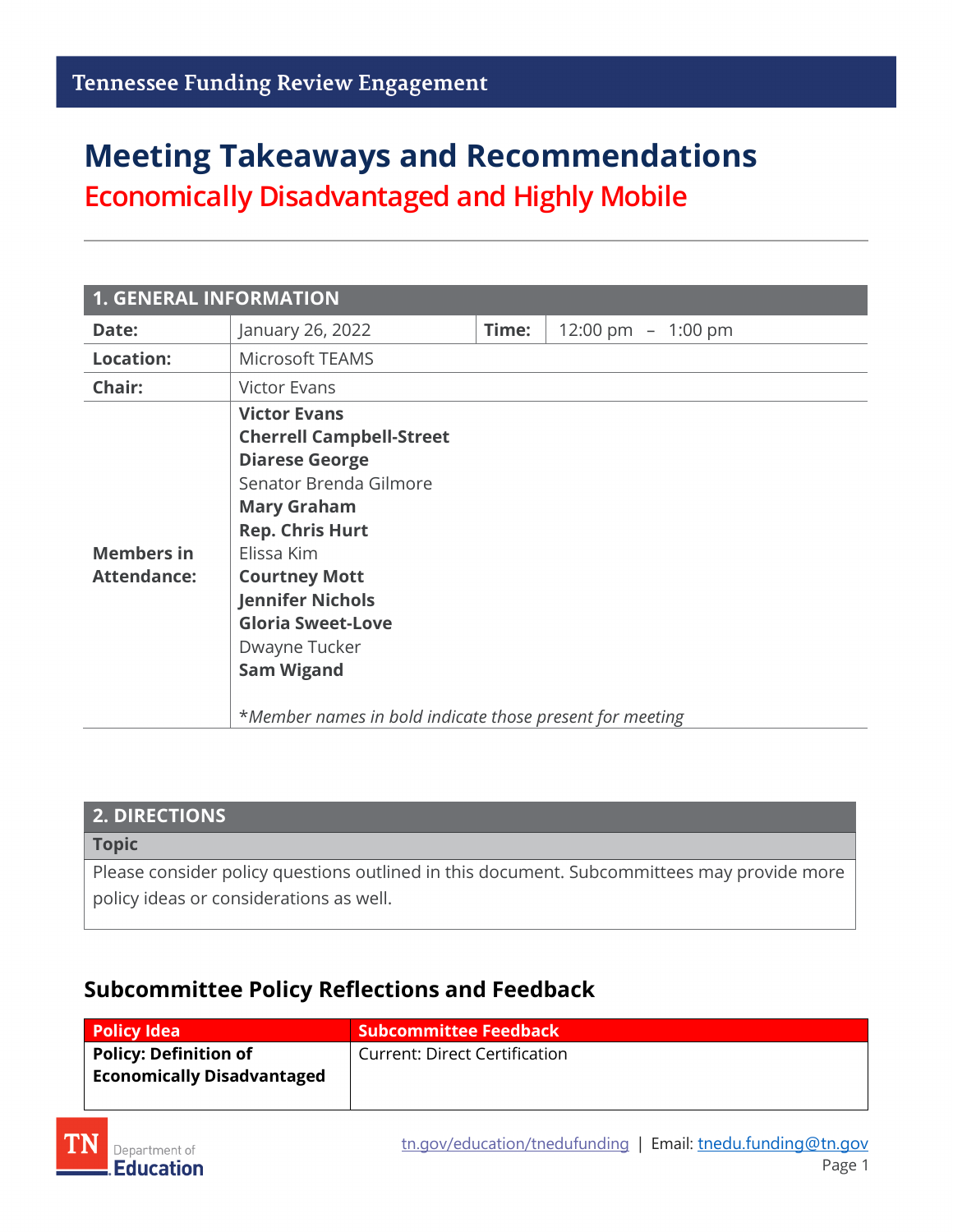## **Tennessee Funding Review Engagement**

| <b>Policy: Definition of</b>          | Current: Attending a Title I School                                                                                                                                                                                                                                                                                                                                                                               |
|---------------------------------------|-------------------------------------------------------------------------------------------------------------------------------------------------------------------------------------------------------------------------------------------------------------------------------------------------------------------------------------------------------------------------------------------------------------------|
| <b>Concentration of Poverty</b>       |                                                                                                                                                                                                                                                                                                                                                                                                                   |
| <b>Policy: Definition of Sparsity</b> | Current: Students per square mile (federal is 10, but the range is<br>10-25 students)                                                                                                                                                                                                                                                                                                                             |
| <b>Policy: Teacher Salaries</b>       | Question: What, if any, requirements should the formula require<br>on investing new education dollars into existing educator salaries<br>moving forward?                                                                                                                                                                                                                                                          |
| <b>Policy: Teacher Salaries</b>       | Question: Are there any other policies for teacher salaries that<br>should be included?                                                                                                                                                                                                                                                                                                                           |
| <b>Policy: Tutoring</b>               | Question: This is required for students who score at "Below" on<br>the 3rd grade TCAP beginning SY23-24. Should there be funding<br>included in the formula for this legally required support?<br>Yes, this needs to be funded - makes sense to include this as a<br>weight<br>Possible weight for k-3 students to help put them in a position to<br>eventually not need extra supports at 4 <sup>th</sup> grade. |
| <b>Policy: CTE</b>                    | Question: Please review the CTE content and provide feedback on<br>how TN may choose to address CTE considerations.<br>Considerations for access to other resources - some have a TCAT<br>or other resources nearby - they may not need as much funding.                                                                                                                                                          |
| <b>Policy: K-2 Weight</b>             | Question from the Steering Committee: How might you consider<br>a K-2 weight or additional investment in the earlier grades?<br>Weights to ensure we are identifying literacy supports ahead of<br>$4th$ grade.<br>Especially important for K-2 ED students<br>Suggest adding Pre-K to this grade band                                                                                                            |
| <b>Policy: Outcomes</b>               | Question from the Steering Committee: They would like to see<br>outcomes options for middle school. What outcomes does your<br>subcommittee recommend?                                                                                                                                                                                                                                                            |

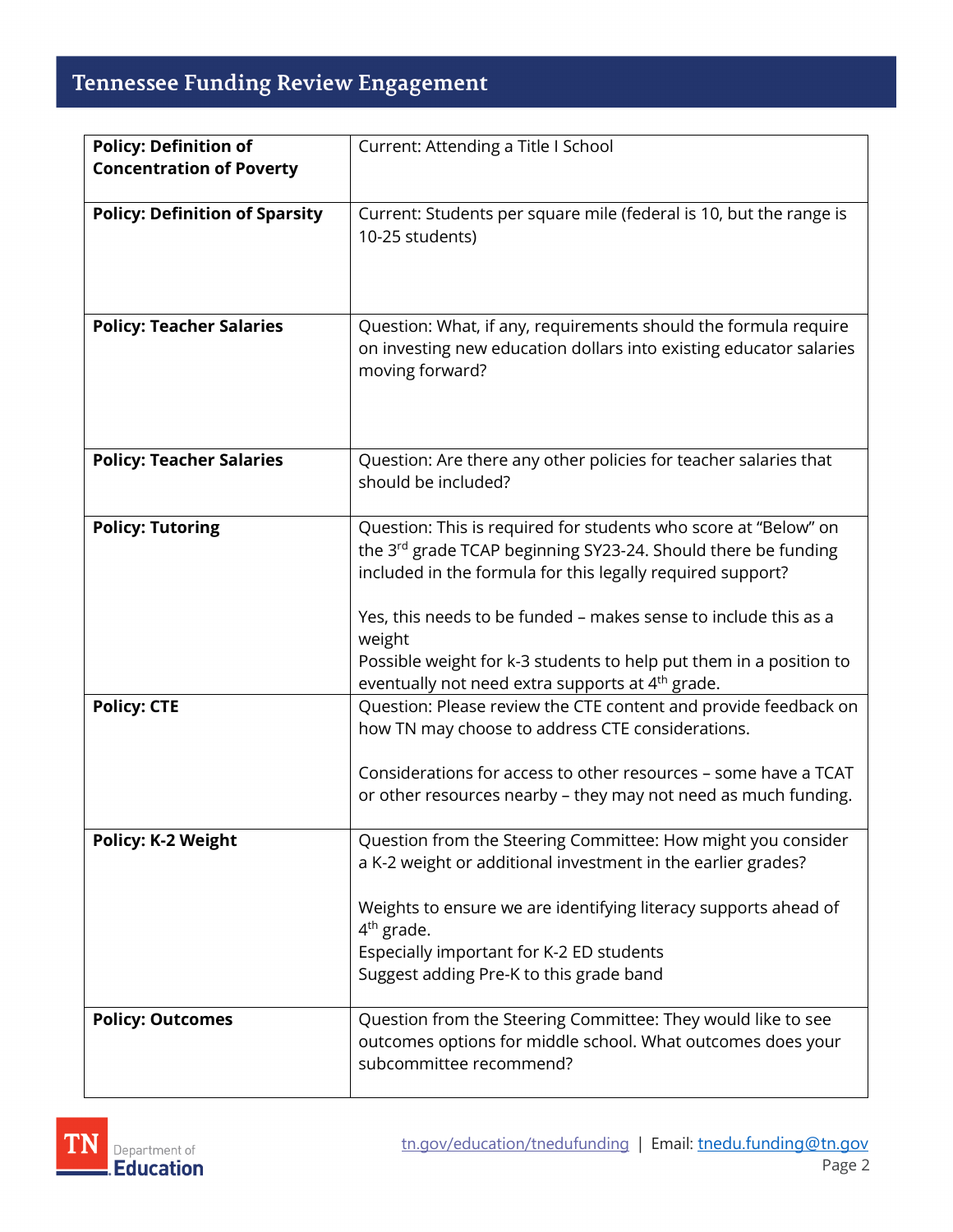## **Tennessee Funding Review Engagement**

|                                      | Any outcomes-based funding should focus on the growth of at-<br>risk students."                                                                                                                                                                                                                                                                                   |
|--------------------------------------|-------------------------------------------------------------------------------------------------------------------------------------------------------------------------------------------------------------------------------------------------------------------------------------------------------------------------------------------------------------------|
| <b>Policy: Outcomes</b>              | Question from the Steering Committee: They would like to see<br>other outcomes options for elementary school. What outcomes<br>does your subcommittee recommend?                                                                                                                                                                                                  |
|                                      | Any outcomes-based funding should focus on the growth of at-<br>risk students.                                                                                                                                                                                                                                                                                    |
| <b>Policy: Accountability</b>        | Question from the Steering Committee: What accountability<br>measures should be included in any new formula proposal, or<br>what ideas do you have?                                                                                                                                                                                                               |
| <b>Policy: Reporting</b>             | Question: What information should be included in public<br>reporting for school and for district level financials?                                                                                                                                                                                                                                                |
|                                      | Ensure money is going to where it should go (ex. Student with<br>weight for SWD need to see if the money went where it was<br>supposed to go)                                                                                                                                                                                                                     |
|                                      | Create infrastructure to see where these dollars go at a more<br>granular level.                                                                                                                                                                                                                                                                                  |
| <b>Policy: Funding Year</b>          | Question: Should funding reflect the current year or the prior<br>year (as it does now)? For fast-growing districts, it may be<br>beneficial to receive the funds in real time to meet the costs of<br>that year and for declining enrollment districts, it may be harder<br>to adjust budgets in real time. Given that challenge, are there<br>mitigation ideas? |
| <b>Policy: ADM Shifts</b>            | Question: Student enrollment may fluctuate down in a given year<br>(up or down). Should there be any consideration for hold<br>harmless or fixed costs, or should the funding be specific and<br>reflective of the actual enrollment?                                                                                                                             |
| <b>Policy: Maintenance of Effort</b> | Question: How should we consider Maintenance of Effort at the<br>local level? (It provides consistent funding but may deter local<br>investment because of the requirement to continue).                                                                                                                                                                          |